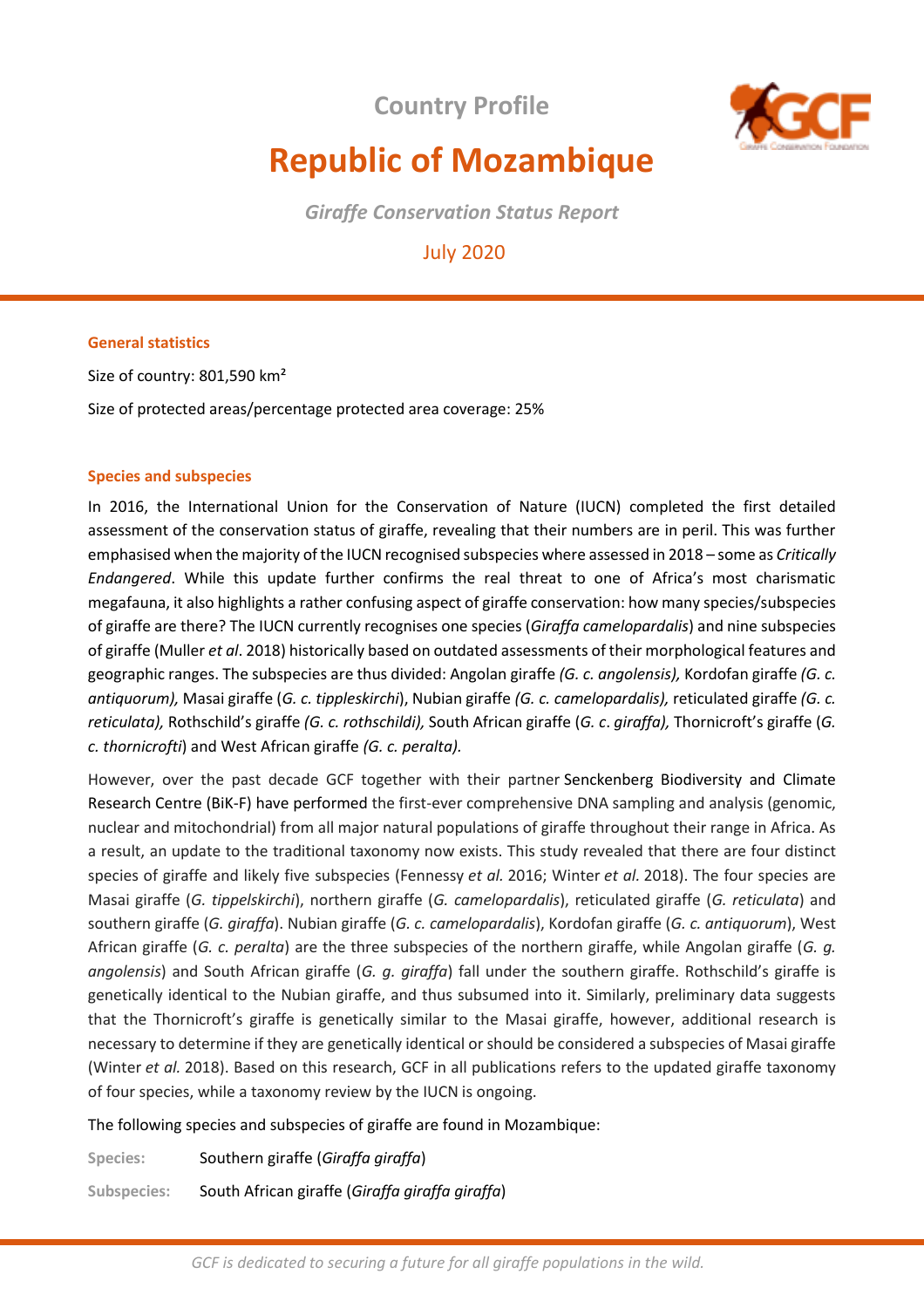## **Conservation Status**

## **IUCN Red List (IUCN 2018):**

*Giraffa camelopardalis* (as a species, old taxonomy) *–* Vulnerable (Muller *et al.* 2018) *Giraffa giraffa* (as a species) – not assessed *Giraffa giraffa giraffa* – not assessed, most likely Least Concern

## **In the Republic of Mozambique:**

Giraffe in the Republic of Mozambique (referred to as Mozambique in this report) are protected under the Forestry and Wildlife Law (Law No. 10/99) and Regulations of the Forestry and Wildlife Law (Decree No. 12/2002). Giraffe are listed in Annexure 2 of the Regulations as a protected species that may not be hunted. They are listed as one of the eight mammals on Mozambique's National Red List that are either extinct or in danger of extinction (MICOA 2009).

## **Issues/threats**

Conversion, loss, degradation and fragmentation of natural habitats, over-exploitation of resources and wildlife, invasive species, pollution or contamination of natural habitats and climate change are some of the main threats facing Mozambique's biodiversity (Republic of Mozambique 2015; Beyers *et al.* 2013; Weyerhaeuser 2013; WWF 2013; Ölund Wingqvist 2011; MICOA 2009). Agricultural expansion, conversion of land to industrial plantations, logging, firewood cutting, charcoal production, uncontrolled wildfires and illegal hunting have altered natural environments and threaten the survival of many species (Beyers*et et al.* 2013, Ölund Wingqvist 2011; MICOA 2009). Giraffe are one of the most threatened large mammal species in Mozambique (Beyers *et al.* 2013).

The Mozambican civil war (1977–1992) was among one of the most deadly conflicts in the world during the last 40 years and has severely impacted biodiversity conservation in the country (AWF 2019; Lindsey & Bento 2012; Moving Giants 2018). Most protected areas in Mozambique were established in the 1960s and 1970s (Beyers*et et al.* 2013). During the war, these areas were mostly abandoned, and, without adequate management, infrastructure lapsed into a state of degradation (Beyers *et al.* 2013). Protected areas were invaded and occupied by local people from the surrounding areas as well as military troops (Beyers *et al.* 2013; Lindsey & Bento 2012; MICOA 2009). During this time, illegal and uncontrolled hunting was rampant and wildlife populations, particularly large mammals, were severely overexploited to the point of depletion (Beyerset *et al.* 2013; Lindsey & Bento 2012; Miller *et al.* 2012; Le Bel *et al.* 2011; Ölund Wingqvist 2011; MICOA 2009; DEAT 2002). Unfortunately, as a result of the combination of corruption in law enforcement and ineffective regulations, the illegal hunting crisis continues unchecked (AWF 2019).

Since the end of the war, the national government has directed efforts on the establishment and rehabilitation of the protected areas network, recovering of lost wildlife populations, and bringing back tourism to Mozambique (Moving Giants 2018; Lindsey & Bento 2012; MICOA 1997). These efforts have been challenged by several constraints such as weak operational capacity, poor infrastructure, and a lack of funding for the protection of wildlife and human resources (Funk & Kruger 2018; MICOA 1997). Illegal hunting is reported to still continue on a large scale in many protected areas and human population growth combined with people's dependency on natural resource contributes to an increase in human-wildlife conflict (WWF 2013; Lindsey & Bento 2012; Miller *et al.* 2012; Le Bel *et al.* 2011; MICOA 2009). More recently, criminal gangs have been found to be poaching wildlife populations and forests in the last decade (WCS 2015).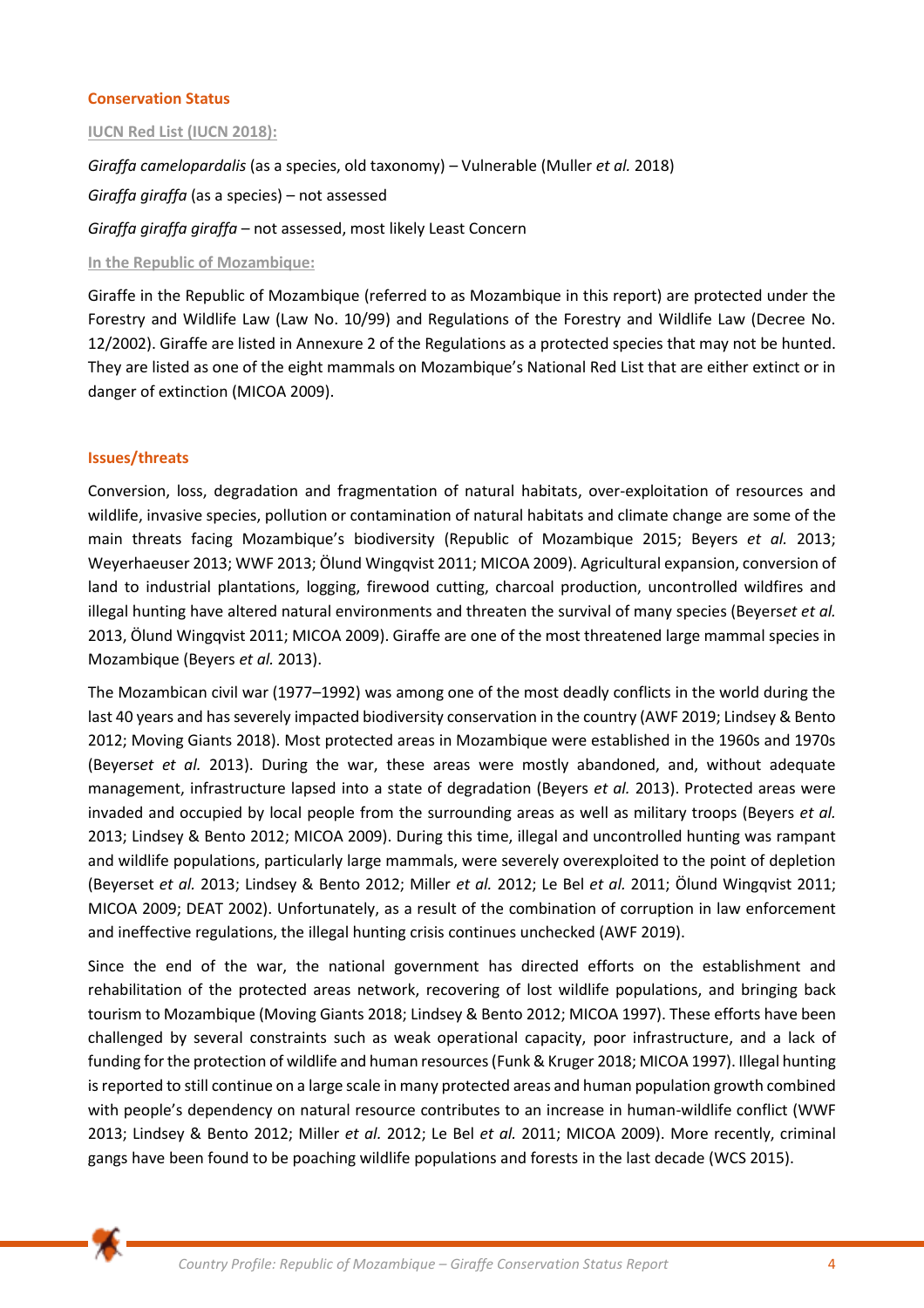## **Estimate population abundance and trends**

## **Historic**

Due to the historical political instability and selective focus directed towards protected areas, the known distribution of mammal diversity across Mozambique is poorly documented (Neves *et al.* 2019). South African giraffe (*G. g. giraffa*) formerly occurred in southern Mozambique, south of the Save and Limpopo Rivers in the Guija, Uanetze, Saute and Funhalouro Regions (Agreco 2008; East 1999; Dagg 1962<sup>1</sup>).

By the early 1970s giraffe in Mozambique were extinct in most of their former range and the few surviving individuals were restricted to the area between the Limpopo River and the border with South Africa's Kruger National Park (NP) on the western South African border (East 1999). Mozambique's civil conflict took its toll on the wildlife in the following decades and by the late 1990s, giraffe were thought to have gone extinct in the country (East 1999).

In recent years, giraffe have been re-introduced into Limpopo NP, Zinave NP and Maputo Special Reserve in southern Mozambique (Beyers *et al.* 2013; MICOA 2009). Eighty-two giraffe were translocated from Kruger NP in South Africa to the Limpopo NP between 2002 and 2007 as part of the development of the Great Limpopo Transfrontier Park (I. Engelbrecht pers. comm). In 2002, sections of the boundary fence between Kruger and Limpopo NPs were removed to allow for cross-border movement of wildlife (Peace Parks Foundation 2012). In 2008, another 33 giraffe were introduced into Limpopo NP (A. Alexander pers. comm.). A country-wide aerial wildlife census conducted in 2008 reported the only giraffe in Mozambique occurred in Limpopo NP (MICOA 2009; Agreco 2008). At the time of the census, the population was estimated at 125 individuals (Agreco 2008).

## **Current**

In 2010, an aerial census of Limpopo NP estimated the giraffe population at 116 individuals (Stephenson 2010). These numbers were likely an undercount as anecdotal observations from patrols indicated more (A. Alexander pers. comm.). Giraffe had grown in numbers and range increased within Limpopo NP, including the eastern sandveld area (A. Alexander pers. comm.). However, a recent aerial survey of Limpopo NP conducted in 2014 revealed the giraffe populations had declined from the previous 2010 estimates and were now estimated at 71 individuals (Grossman *et al.* 2014). This decline may be attributed to increased anthropogenic factors from both livestock and human presence allowed within the park as well as unchecked poaching of elephant, rhino, and mammals for bushmeat (J. Almeida pers. comm.; Everatt *et al.* 2014). However, there is hope for the park with support being directed to anti-poaching units through the provision of paramilitary and helicopter access by the Dyck Advisory Group (J. Almeida pers. comm.).

In 2011, seven giraffe were translocated from Kruger NP in South Africa to Zinave NP as part of an initiative to rehabilitate the park as it forms part of the larger transfrontier conservation area surrounding the Great Limpopo Transfrontier Park (Masala 2012; Miller *et al.* 2012). Another 11 giraffe were introduced to Zinave in 2019, with the total estimated population now between 20-30 individuals (J. Almeida pers. comm.).

The Greater Lebombo Conservancy consists of four private concessions that lie adjacent to Kruger National Park. This region has seen seasonable movements of giraffe from Kruger NP into the conservancy over the recent years. The resident giraffe population has become well established with transient individuals remaining permanently within the Lebombo region (J. Almeida pers. comm.). The current estimate for giraffe in this conservancy is approximately 80-100 individuals (J. Almeida pers. comm.).

<sup>1</sup> *G. c. wardi*, as referred to by Dagg (1962) is now considered to be a synonym of *G. c. giraffa* (Dagg 1971).

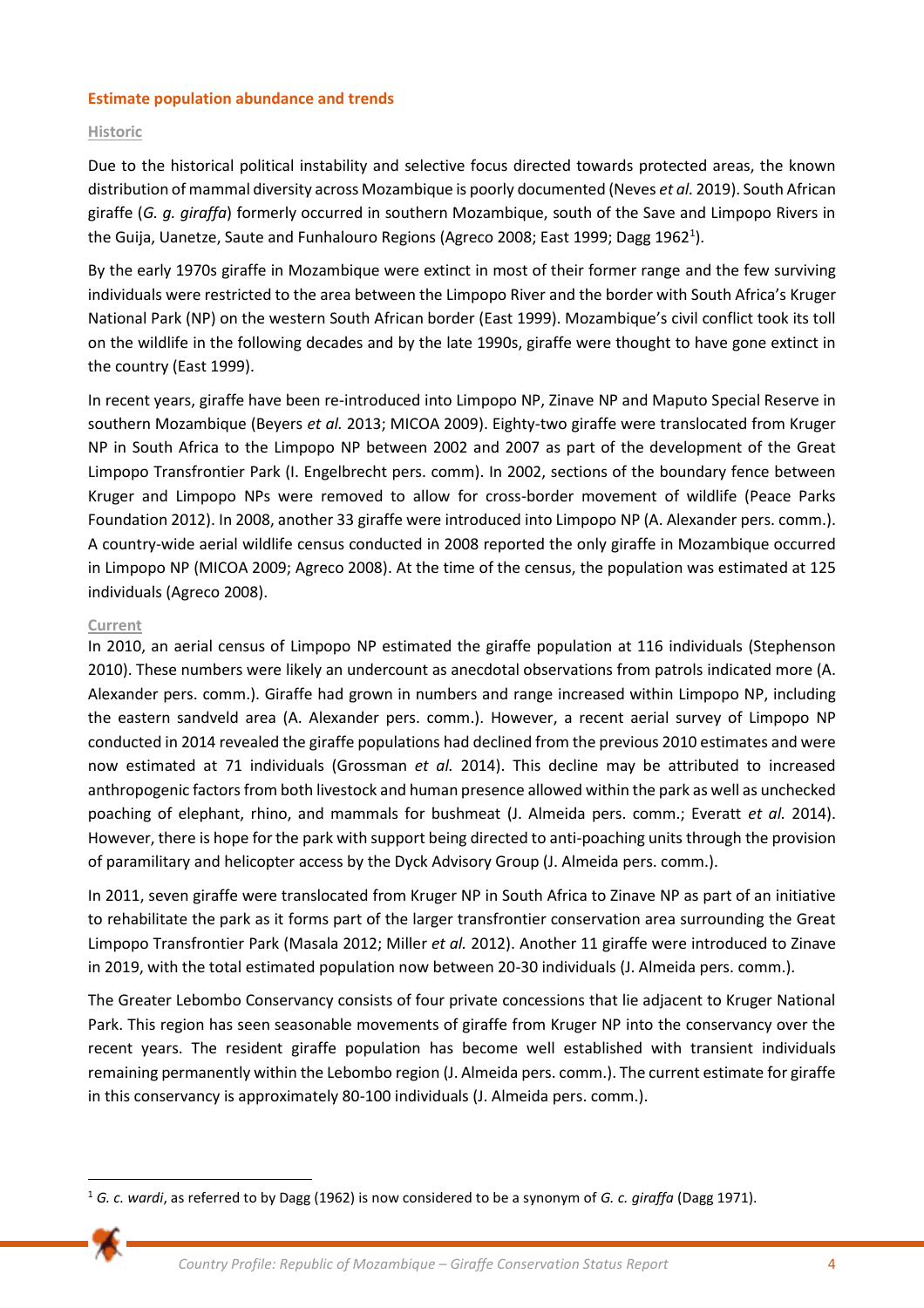During a wildlife restocking initiative implemented as part of a collaboration between the Mozambican and South African governments, six giraffe from Hluhluwe Game Reserve and two from Tembe Elephant Park in South Africa's KwaZulu-Natal province were translocated to Mozambique's Maputo Special Reserve in 2012 (A. Guenha pers. comm.; Peace Parks 2013). Maputo Special Reserve forms part of the Lubombo Transfrontier Conservation Area with South Africa (Peace Parks 2012). An aerial census later in that year confirmed that the translocated animals had adapted well to their new environment and in 2013, an additional 12 giraffe, six from Ndumo Game Reserve and six from Pongola Nature Reserve in KwaZulu Natal, were introduced into the reserve (A. Guenha pers. comm.; Peace Parks 2013). In 2017, an additional 12 giraffe were translocated into Maputo Special Reserve, bringing the estimate of giraffe to approximately 50 individuals (Peace Parks 2017; J. Almeida pers. comm.).

In summary, many of the giraffe in Mozambique were re-introduced and estimated at ~250 South African giraffe, with approximately 71 in Limpopo NP (some naturally occurred and others recolonized naturally), 20- 30 in Zinave NP (a handful naturally also surviving the war), 50 in Maputo Special Reserve, and 80-100 in the Greater Lebombo Conservancy (again, some naturally occurred and others recolonized naturally).

## **Future Conservation Management**

The following are proposed conservation management options for giraffe in Mozambique:

- Development of National Giraffe Strategy and Action Plan for Mozambique;
- Future giraffe introductions into Mozambique should only be the same (sub)species as previously introduced and ideally genetic analysis of current populations undertaken to confirm taxonomic status in different protected areas;
- Anti-poaching efforts to conserve the key population in Limpopo National Park, and other key giraffe expansion areas;
- GPS satellite tagging of giraffe populations to help with monitoring and anti-poaching support; and
- Support to dedicated giraffe conservation, habitat protection, education and awareness initiatives (government, NGO and academic).

## **Acknowledgements**

We would like to thank Anthony Alexander, Armando Guenha, Dave Cooper, Hugo Pereria and Irma Engelbrecht for their valuable input. This updated Country Profile was financially supported by the Giraffe Conservation Foundation and its supporters.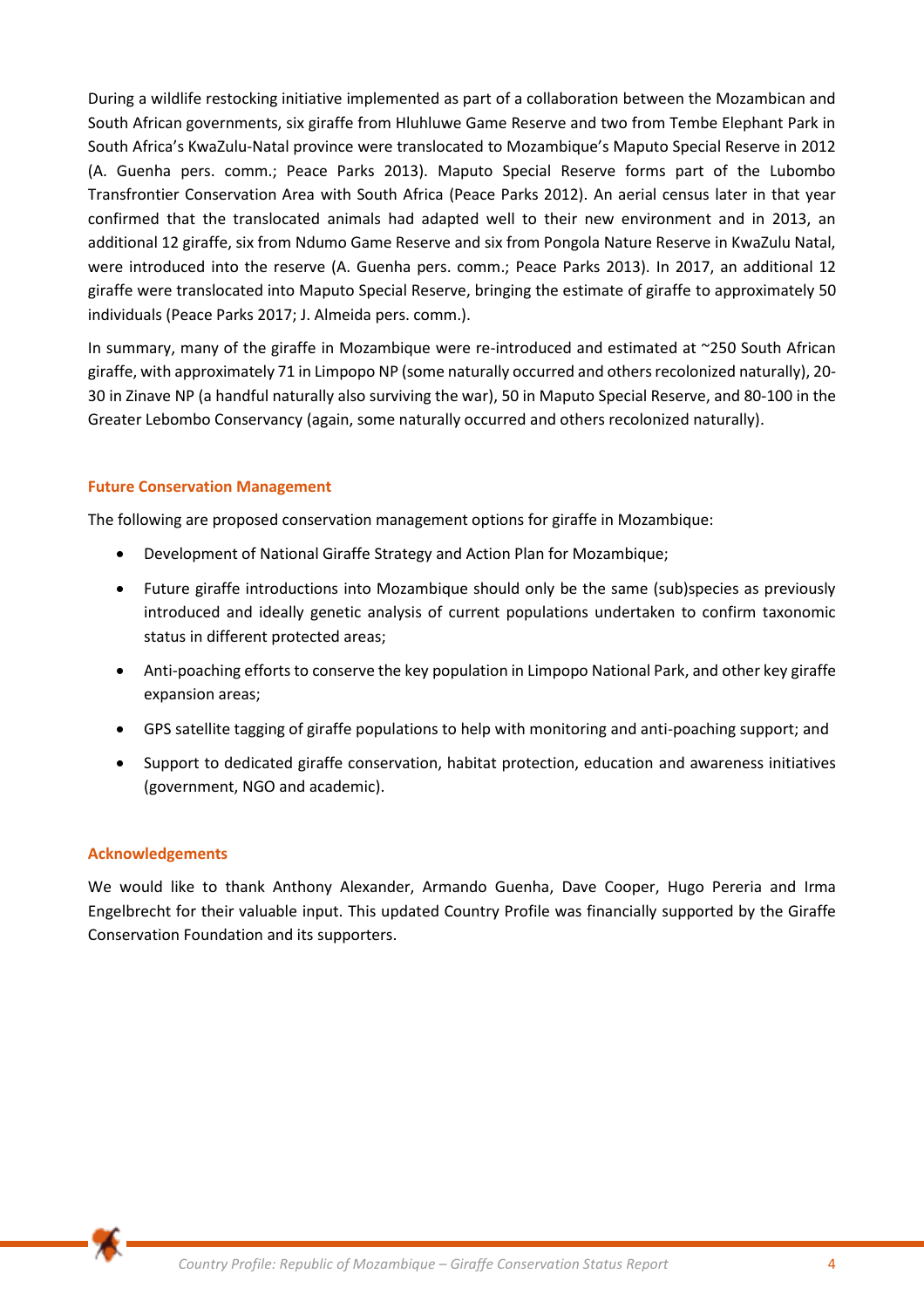#### **References**

Agreco. 2008. *National census of wildlife in Mozambique: Final report.* Ministerio da Agricultura, Mozambique.

Byers, B., Cumbi, R., Falcao, M., Gaspar, F., Macandza, V. & Pereira, M. 2013. *Mozambique environmental threats and opportunities assessment.* Environmental United States Agency for International Development (USAID). Washington DC, USA.

Dagg, A.I. 1962. *The distribution of the giraffe in Africa*. School of Graduate Studies, University of Waterloo, Waterloo, Ontario, Canada.

DEAT. 2002. SA releases hundreds of wildlife into Mozambique. Department of Environmental Affairs and Tourism, South African Government Information. http://www.info.gov.za/speeches/2002/ 02081413461001.htm (Accessed 14 October 2013).

East, R. 1999. *African Antelope Database 1998.* IUCN/SSC Antelope Specialist Group. IUCN, Gland, Switzerland and Cambridge, UK.

Everatt KT, Andresen L, Somers MJ. 2014. *Trophic Scaling and Occupancy Analysis Reveals a Lion Population Limited by Top-Down Anthropogenic Pressure in the Limpopo National Park, Mozambique*. PLoS ONE 9(6): e99389. [https://doi.org/10.1371/journal.pone.0099389.](about:blank) (Downloaded June 2020).

Fennessy, J., Bidon, T., Reuss, F., Kumar, V., Elkan, P., Nilsson, M.A., Vamberger, M. Fritz, U. & Janke, A. 2016. Multi-locus analysis reveals four giraffes species instead of one *Current Biology* **26:** 2543-2549.

Forestry and Wildlife Law (Law No. 10/99) and Regulations of the Forestry and Wildlife Law (Decree No. 12/2002).

Funk, R. & Kruger, M. 2018. *Nature-based Tourism*. Government of Mozambique.

Grossmann, F., Lopes Pereira, C., Chambal, D., Maluleque, G., Bendzane, E., Parker N., Foloma, M., Ntumi, C., Polana E. & Nelson, A. 2014. *Aerial Survey of Elephant, Other Wildlife and Human Activity in Limpopo National Park and the Southern Extension*. Wildlife Conservation Society, New York.

IUCN 2012. *The IUCN Red List of Threatened Species.* Version 2012.1. http://www.iucnredlist.org. Downloaded on 24 August 2012.

Le Bel, S., Murwira, A., Mukamuri, B., Czudek, R., Taylor, R. & La Grange, M. 2011. *Human Wildlife Conflicts*  in Southern Africa: Riding the Whirl Wind in Mozambique and in Zimbabwe. In The Importance of Biological Interactions in the Study of Biodiversity. LÃ pez-Pujol (Ed.). 283-322. ISBN: 978-953-307-751-2, InTech publishers.

Lindsey, P. & Bento, C. 2012. *Illegal Hunting and the Bushmeat Trade in Central Mozambique. A Case-study from Coutada 9, Manica Province.* TRAFFIC East/Southern Africa, Harare, Zimbabwe.

Mashala, P. 2012. *Game on for Kruger Park Wildlife Services.* Farmer's weekly. http://www.farmersweekly.co.za/article.aspx?id=29588&h=GameonforKrugerParkWildlifeServices (Accessed 7 October 2013).

MICOA. 1997. *Strategy and Areas for Action for the Conservation of Biological Diversity in Mozambique.* Ministry for the Coordination of Environmental Affairs, Maputo, Mozambique.

MICOA. 2009. *The National Report on Implementation of the Convention on Biological Diversity in Mozambique.* Ministry for the Coordination of Environmental Affairs, Maputo, Mozambique.

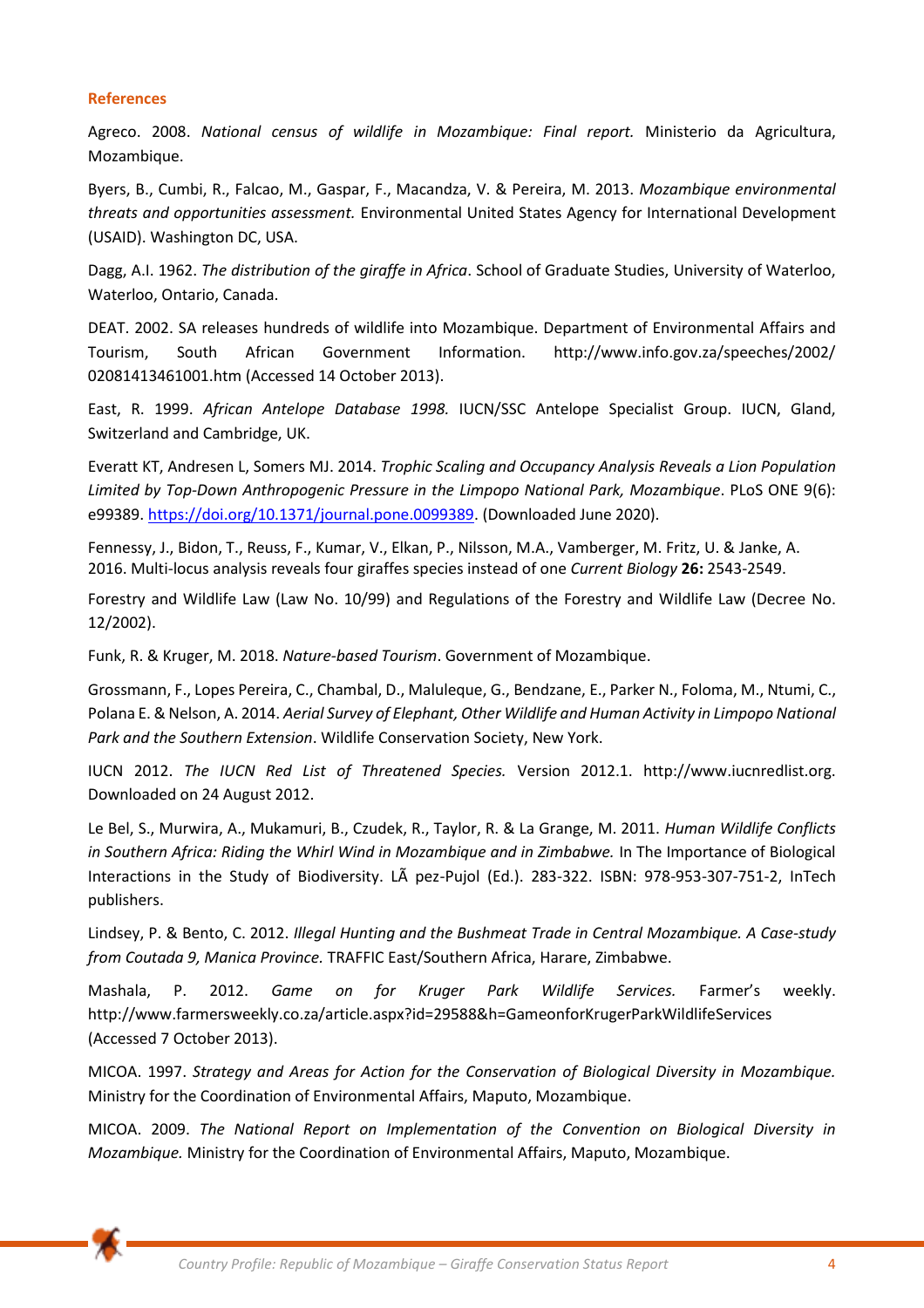Miller, M., Zimmerman, D., Buss, P., Dreyer, C., Joubert, J., Mathebula, N., Hausler, G. & Hofmeyr, M. 2012. Bringing giraffe back to Zinave NP, Mozambique. *VetCom* **51**: 37.

MINISTÉRIO DA TERRA, AMBIENTE E DESENVOLVIMENTO RURAL (2015). ESTRATÉGIA E PLANO DE ACÇÃO PARA A CONSERVAÇÃO DA DIVERSIDADE BIOLÓGICA EM Moçambique. Maputo. MITADER. 112 pp.

Moving Giants. 2018. *The call to rewild*. [https://www.movinggiants.org/stories/the-call-to-rewild](about:blank)  [Downloaded May 2019.](about:blank)

Muller, Z., Bercovitch, F., Brand, R., Brown, D., Brown, M., Bolger, D., Carter, K., Deacon, F., Doherty, J.B., Fennessy, J., Fennessy, S., Hussein, A.A., Lee, D., Marais, A., Strauss, M., Tutchings, A. & Wube, T. 2018. *Giraffa camelopardalis*. The IUCN Red List of Threatened Species 2016: e.T9194A51140239. www.iucnredlist.org/details/9194/0 (Downloaded February 2019).

Neves, I.Q., Mathias, M.d.L. & Bastos-Silveira, C. 2019. Mapping Knowledge Gaps of Mozambique's Terrestrial Mammals. *Sci Rep* **9,** 18184. [https://doi.org/10.1038/s41598-019-54590-4](about:blank) (Downloaded June 2020).

Ölund Wingqvist, G. 2011. *Environment and Climate Change Policy Brief – Mozambique: Generic outline.* Sida's Helpdesk for Environmental and Climate Change. Swedish International Development Cooperation Agency, Stockholm, Sweden.

Peace Parks Foundation. 2012*. Annual Review.* Peace Parks Foundation. Stellenbosch, South Africa.

Peace Parks Foundation. 2013. *Lubombo Transfrontier Conservation and Resource Area.*  http://www.peaceparks.org/tfca.php?pid=19&mid=1006 (Accessed 5 October 2013).

Peace Parks Foundation. 2017. *Annual Review*. Peace Parks Foundation. Stellenbosch, South Africa.

Stephenson, A. 2010. *Parque Nacional do Limpopo aerial wildlife census*. Wildlife Management Services, Maputo, Mozambique.

WCS. 2015. *Govt of Mozambique announces major decline in national elephant population*. Wildlife Conservation Society. Bronx, NY.

Weyerhaeuser, F.J. 2013. *Environmental problems in Mozambique.* World Wide Fund for Nature (WWF). http://wwf.panda.org/who\_we\_are/wwf\_offices/mozambique/environmental\_problems\_in\_mozambique/ (Accessed 4 October 2013).

Winter S, Fennessy J, Janke A. *Limited introgression supports division of giraffe into four species*. Ecol Evol. 2018;8:10156–10165. https://doi.org/10.1002/ece3.4490

WWF 2013. *Environmental problems in Mozambique.* http://wwf.panda.org/who\_we\_are/wwf\_offices/ mozambique/environmental\_problems\_in\_mozambique/ (Accessed 21 October 2013).

# **Citation**

Ferguson, S., Almeida, J., Fennessy, S., Marais, A.J. & Fennessy, J. 2020. *Country Profile: A rapid assessment of the giraffe conservation status in the Republic of Mozambique.* Giraffe Conservation Foundation, Windhoek, Namibia.